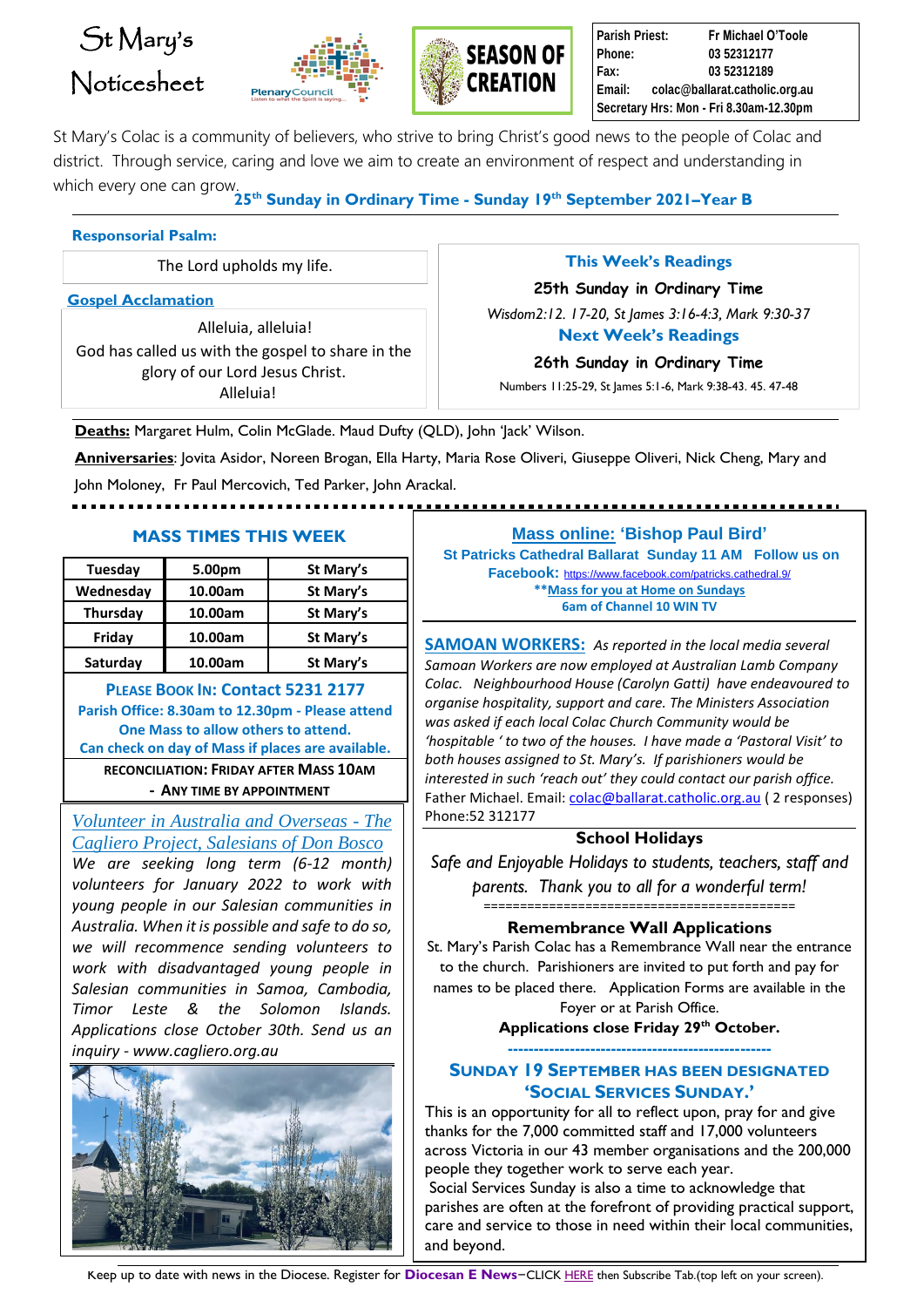## **MIND MATTERS – 'We may never know the impact that we have.'**

*I tell you I wish to make a simple point: we cannot always tell what positive impacts we have on others. The effects may be much delayed. The effects may never be clear. I think about the possibility of positive impacts when I write for newspapers and when I interact with others. I may have positive effects here and there. If we keep that potential in mind, we may have greater positive impacts.*

*The impact might be from a kind word or a good deed at the right time or from something of value we create - a child for instance. We may never know the impact we have. We may never perform in front of adoring fans. But we may be able to look back and think, I did my best, under the circumstances, to have a positive impact.*

**John Malouff is an Associate Professor at the School of Psychology, University of New England.** *(source 'Warrnambool Standard').*

# **BALLARAT CLERGY SUPPORT FUND**



#### **Collection for Sick and Retired Priests**

The Ballarat Clergy Support Fund relies on your generosity to enable it to continue supporting our sick and retired priests. You are still able to contribute, by using the special envelope provided, or in an envelope marked "Ballarat Clergy Support Fund". **A credit card facility is available for your convenience, and contributions over \$2.00 are taxdeductible.** *Thanks to those who have already contributed!*

*CARING FOR THOSE WHO CARED FOR US – THE CHURCH COMMUNITY'S RESPONSIBILITY*

*Migrant & Refugee Sunday 2021 – September 26* Pope Francis has chosen the theme, Towards An Ever Wider "We", for the 107th World Day of Migrant and Refugees, commemorated in Australia on Sunday, September 26, 2021. Download the 2021 kit from the Australian Catholic Migrant & Refugee Office <https://www.acmro.catholic.org.au/resources/migrant-refugee-kit/booklet>

*Catholic Mission Month* Catholic Mission Australia has launched its annual World Mission Month Appeal, focusing on the work of the Good Shepherd Sisters in Thailand supporting children from vulnerable and disadvantaged backgrounds through the Kindergarten Centre. For more information go to<https://www.catholicmission.org.au/catholic-mission-launches-world-mission-month-appeal>

# **ANNUAL REPORT – PASSIONIST FAMILY GROUP MOVEMENT**



We trust that this letter finds you well and optimistic about a future beyond the restraints of the Corona Virus. As with many other Movements in our Church, our Passionist Family Group Movement has been challenged by the conditions related to the Virus during 2020/21.Despite this, the members in our Parishes, wherever and whenever possible, have continued to gather and support each other or have found other ways to connect during Lockdowns, e.g., Zoom has enhanced our communication possibilities. We were affirmed and encouraged by the word of Archbishop Julian Porteous who said: *The emergence of ecclesial movements in recent times is a gift to the Church and the Australian bishops would like to encourage and support their life and mission… We've always had various movements in our Church but there is a fresh outpouring of grace associated with movements in our time.*

The PFGM Southern Team members have continued to remain in contact to support your Parish Coordinators through email, telephone contact and occasionally via Zoom.

We thank you sincerely for your ongoing support. Again, in 2021, in light of these ongoing challenging times, we are asking for a very reduced Parish subscription to our Movement.. Our invoice is enclosed.

With God's blessings,

*Frances Sullivan:* For the PFGM Southern Team: Frances & Michael Sullivan, Alison & Tony Woolley, Gail & Hank Fiddelaers, Trish & Roger Gurney.

*CENTACARE FAMILY RELATIONSHIP COUNSELLOR FROM WARRNAMBOOL – WENDY GARNER For an appointment ph: 5559 3000*

# **Early Notice Ballarat Diocesan Social Justice Commission**

\*Reflection by Zoom in Regional Hubs. \*Saturday Nov 6th 10am to 3pm.

\*By Zoom St Mary's Gathering Space

\*More details closer to the event. (Jim Ryan - Colac Parishioner /Commission Member);

\* Topic Social Justice Statement "Creator: Environment."

Keep up to date with news in the Diocese. Register for **Diocesan E News**–CLIC[K HERE](https://mailchi.mp/12d25ebf2b43/edition-93-october-8-5158120) then Subscribe Tab.(top left on your screen).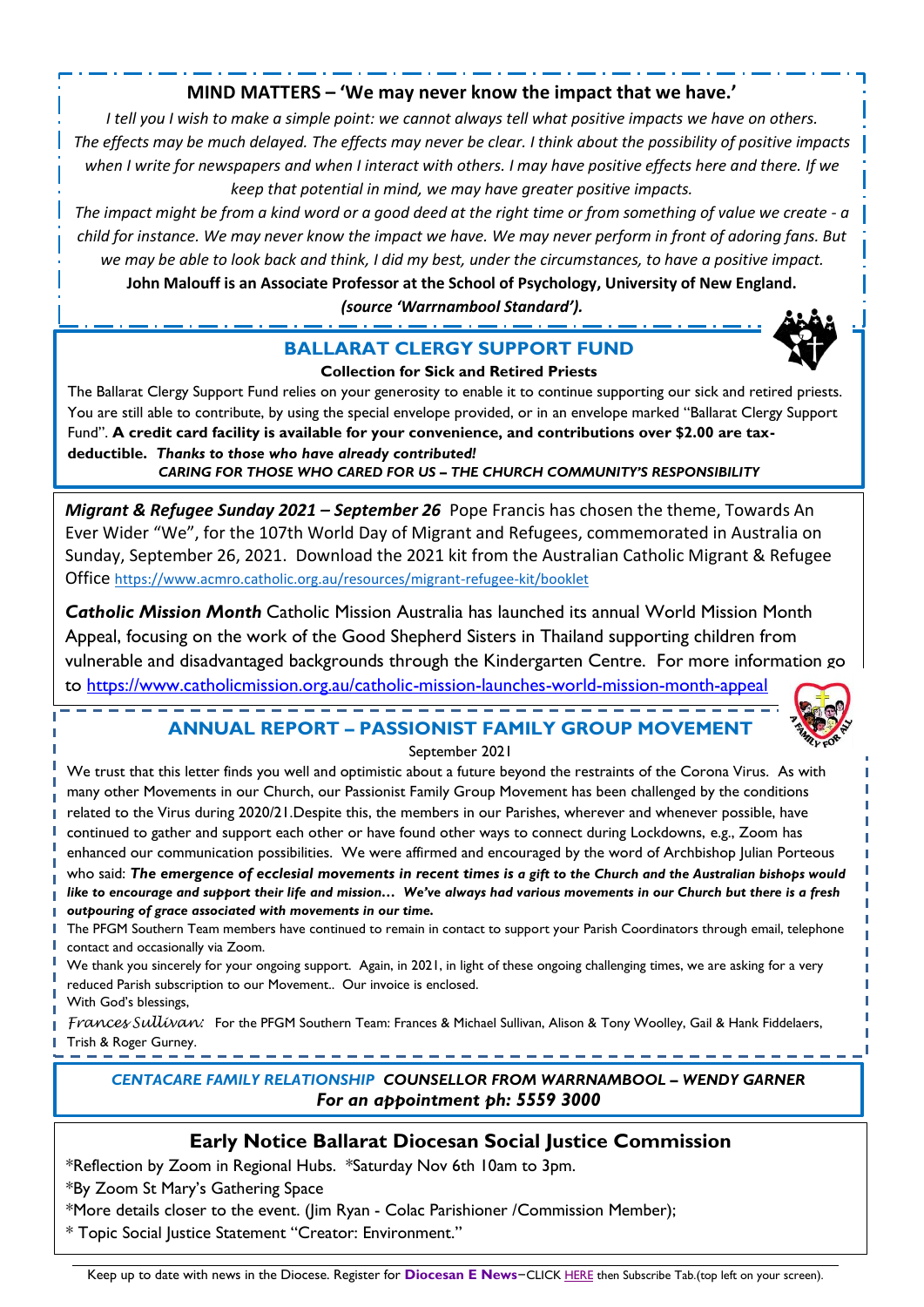# FIFTH PLENARY COUNCIL OF AUSTRALIA **AGENDA**

As children of God, disciples of Jesus Christ and guided by the Holy Spirit, the Members of the Fifth Plenary Council of Australia are called to develop concrete proposals to create a more missionary, Christ-centred Church in Australia at this time.

'I dream of a "missionary option", that is, a missionary impulse capable of transforming everything, so that the Church's customs, ways of doing things, times and schedules, language and structures can be suitably channelled for the evangelisation of today's world rather than for her self-preservation.'



Pope Francis, Evangelii Gaudium 27

# **PLENARY COUNCIL – CONTINUING THE JOURNEY**

The last twelve or so months of our Plenary Council Journey has required many unplanned changes due to the impact of COVID-19 and the restrictions which do not allow people to gather. With the publication of the Plenary Council agenda, we can however reflect and pray with the sixteen questions that form the agenda. With this in mind, we extend to people in the diocese an invitation, another opportunity, to engage in the process and to listen deeply to the voice of the Spirit. **PLEASE SEE ATTACHED HANDOUT. Please feel free to complete this individually or after lockdown as part of a small group depending on COVID restrictions.** It can be printed out, then emailed or posted back in or you can just send answers via email to [pastoralministry@ballarat.catholic.org.au.](mailto:pastoralministry@ballarat.catholic.org.au) Any submissions will be forwarded to the Diocesan Members to the Plenary Council.

As we are not able to gather as a community at this time due to COVID restrictions, this opportunity to respond may be a way for you to spend some quiet time in reflection, thinking about the agenda of the Council and the future of the Church, on your life and prayer life. It may be of comfort to know that others from your faith community may be reflecting on this at a similar time.

**Q1.**You are invited to share briefly the impact of COVID-19 on your life and your faith life.

**Q2**.What has changed for you in relation to the Plenary Council since COVID-19? **Q3**.Any further comment you would like to share?

# **FAN THE FLAME TOWARDS PLENARY ASSEMBLEY 2021**



\* As we reflect on the future of the Church in Australia and immerse ourselves in the Plenary Council, let us follow the example of Mary, remembering her trust that the Spirit of God would be with her. *(Pause for silent prayer)* Lord, hear us.

\* For the Plenary Council: in these months leading up to the First Assembly: that we may have the courage to speak boldly and the ability to listen humbly with hearts open to where the Spirit is leading our Church in Australia. *(Pause for silent prayer)* Lord, hear us.

\* For the Plenary Council Assemblies of 2021 and 2022: that the Assemblies to be held this year and next year will renew the Church making it humbler and hopeful. *(Pause for silent prayer)* Lord, hear us.

\*For the Plenary Council: that we might be given more profound faith, greater courage, deeper spirituality and the ability to discern where the Holy Spirit is leading us, as faith communities come together to respond and prepare for the First Assembly in October this year. *(Pause for silent prayer)* Lord, hear us